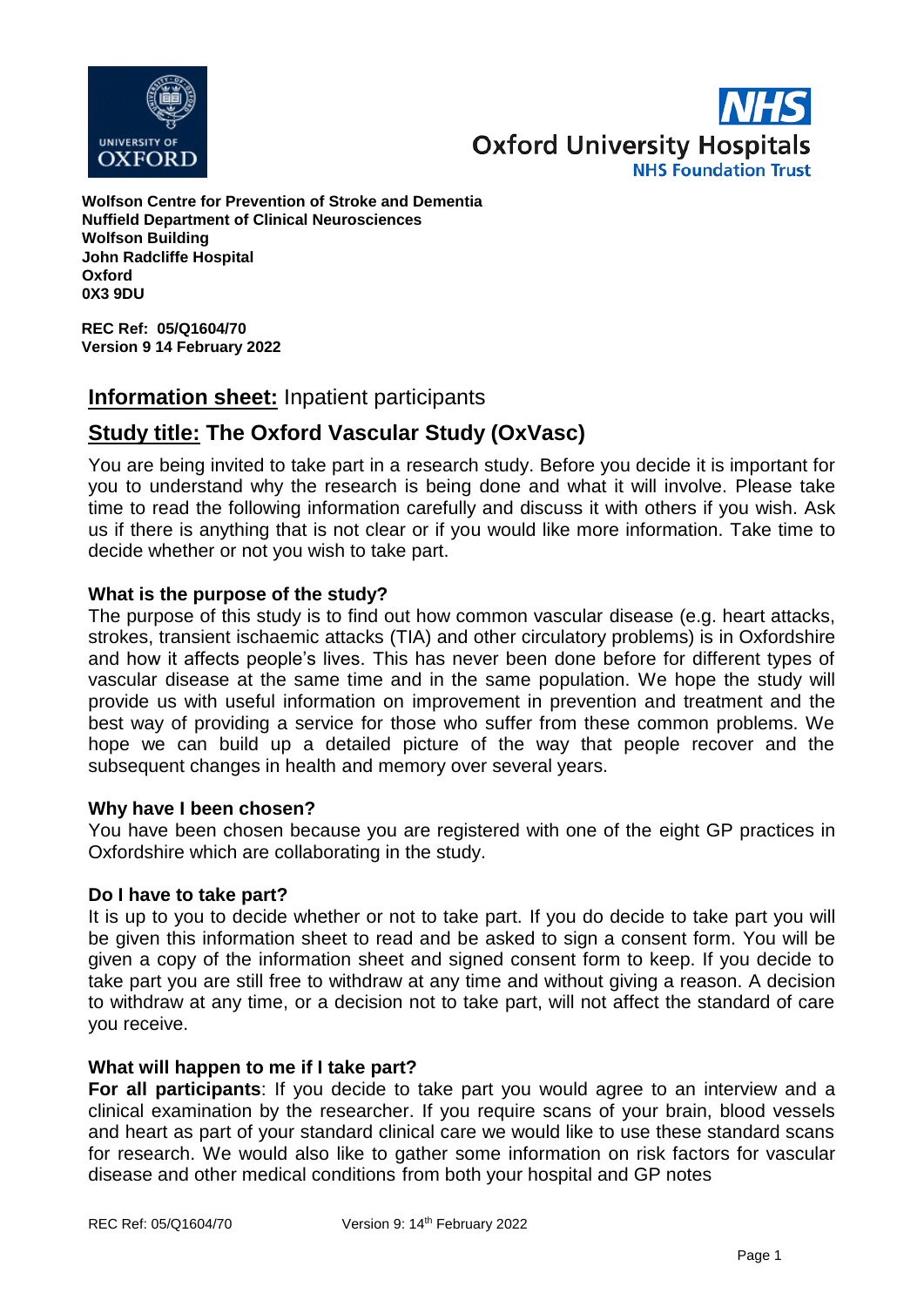# **If you agree to participate in the study after a stroke or TIA:**

This would also involve taking an extra sample of blood in hospital. This may also be used for future genetic research aimed at understanding the genetic influences on vascular disease but would not have implications for you personally.

If you are being seen following a stroke or TIA, the study would also involve being followed up by telephone, at home or in clinic by a researcher in one month, at six months (telephone only), at one year, five years, ten years and 20 years or if any further vascular events occur.

If you are invited to a clinic, these take place in the Centre for Prevention of Stroke and Dementia at the John Radcliffe hospital site and follow Oxford University Hospitals NHS Trust infection control guidelines. In addition, if you are admitted to hospital for any other medical problem, one of our researchers may visit you whilst you are an inpatient to ask you some questions on your memory. All the information collected will be completely confidential.

# **What do I have to do?**

This is an observational study and taking part in the study will not affect your current or future care. No new drugs or other treatments will be tested.

#### **What are the possible disadvantages and risks to taking part?**

You will be required to give a blood sample which will cause mild discomfort. Where possible this blood sample will be taken at the same time as those collected in the course of your normal medical care. There are no additional risks involved in taking part in this study.

#### **What are the possible benefits of taking part?**

We hope the information we get from this study may help us to treat future patients with vascular disease better.

# **What if something goes wrong?**

The University of Oxford, as Sponsor, has appropriate insurance in place in the unlikely event that you suffer any harm as a direct consequence of your participation in this study. NHS indemnity operates in respect of the clinical treatment which is provided.

If you wish to complain about any aspect of the way in which you have been approached or treated during the course of this study, you should contact Professor Peter Rothwell, Tel no: 01865 231603, email: [peter.rothwell@ndcn.ox.ac.uk](mailto:peter.rothwell@ndcn.ox.ac.uk) or you may contact the Research Governance, Ethics & Assurance Team (RGEA) University of Oxford Clinical, or the head of RGEA, email: [ctrg@admin.ox.ac.uk](mailto:ctrg@admin.ox.ac.uk)

# **Will my taking part in this study be kept confidential?**

All information which is collected about you during the course of the research will be kept strictly confidential. Any information about you which leaves the hospital/surgery will have your name and address removed so that you cannot be recognised from it.

Responsible members of the University of Oxford and Oxford University Hospitals may be given access to data for monitoring and/or audit of the study to ensure we are complying with regulations.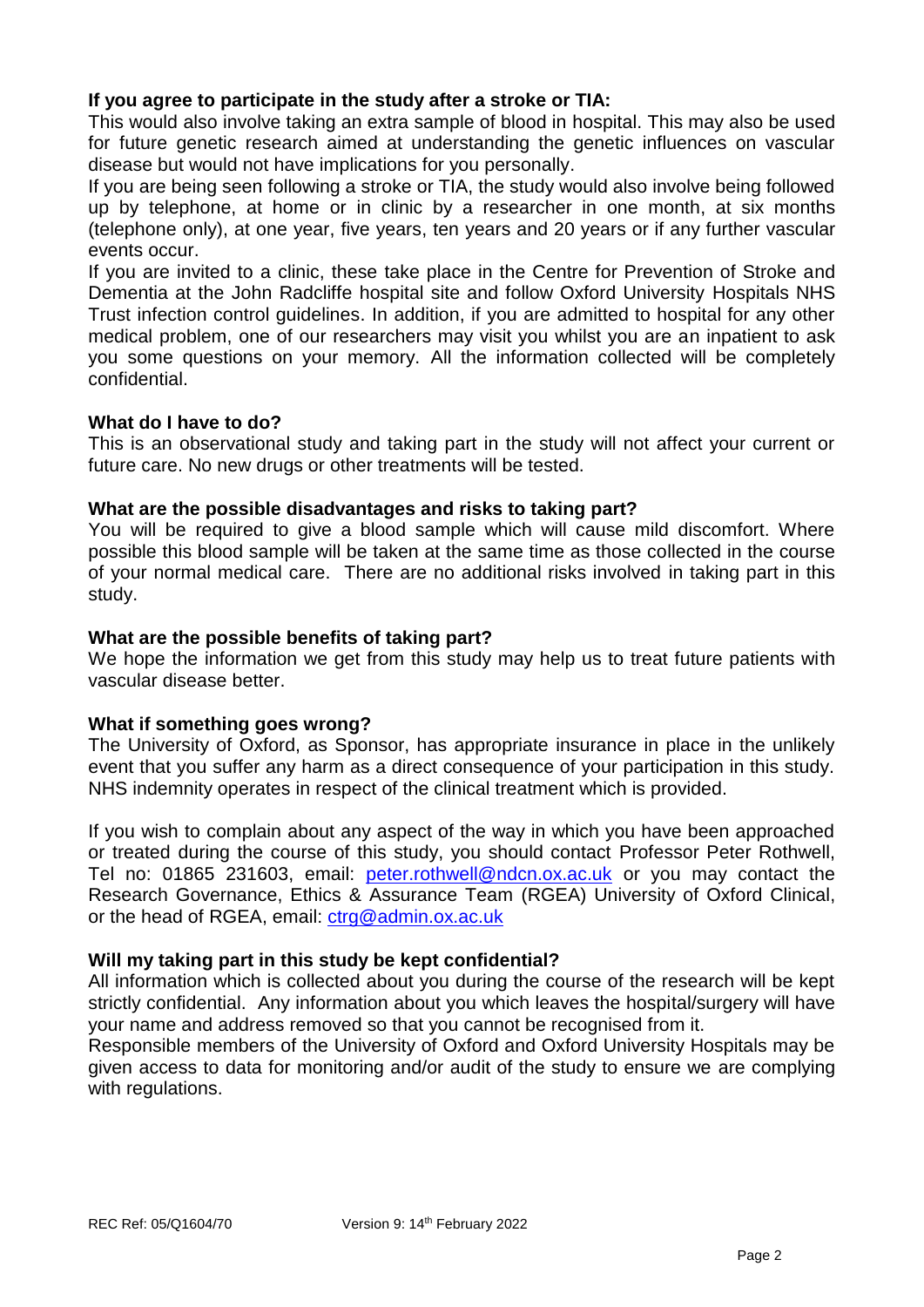# **What will happen to my data?**

Data protection regulation requires that we state the legal basis for processing information about you. In the case of research, this is 'a task in the public interest.' The University of Oxford is the sponsor for this study, based in the United Kingdom, is the data controller and is responsible for looking after your information and using it properly.

We will be using information from you, your medical records and also NHS Digital (for linkage between study data and civil registration data) using the minimum personallyidentifiable information possible (name, date of birth and NHS number). We will keep identifiable information about you for ten years after the study has finished. This excludes any research documents with personal information, such as consent forms, which will be held securely at the University of Oxford for 25 years after the end of the study. If you agree to your details being held for future research, we will retain a copy of your consent form until such time as your details are removed from our database but will keep the consent form and your details separate.

The study team will use your name, NHS number, home address, and contact details to contact you about the research study e.g. to arrange follow-up visits, to make sure that relevant information about the study is recorded for your care, to oversee the quality of the study or to invite you for further research.

Data protection regulation provides you with control over your personal data and how it is used. When you agree to your information being used in research, however, some of those rights may be limited in order for the research to be reliable and accurate. Further information about your rights with respect to your personal data is available at *<https://compliance.admin.ox.ac.uk/individual-rights>*

More information on how we use your data is available on our OxVasc website: *[www.ndcn.ox.ac.uk/research/oxvasc](http://www.ndcn.ox.ac.uk/research/oxvasc)*

If you are dissatisfied with the way we use your personal information, you have a right to raise any issues or lodge a complaint with the University of Oxford's compliance team at *<https://compliance.admin.ox.ac.uk/individual-rights>* or directly with the Information Commissioner's Office as a supervisory authority at:

*[https://ico.org.uk/for-organisations/guide-to-data-protection/guide-to-the-general-data](https://ico.org.uk/for-organisations/guide-to-data-protection/guide-to-the-general-data-protection-regulation-gdpr/individual-rights/right-to-be-informed/)[protection-regulation-gdpr/individual-rights/right-to-be-informed/](https://ico.org.uk/for-organisations/guide-to-data-protection/guide-to-the-general-data-protection-regulation-gdpr/individual-rights/right-to-be-informed/)*

#### **What will happen to the results of the research study?**

It is likely that the results of this study will be published in medical journals after completion of the research. If you decide to take part in the study, you will not be identified in any report. Results for participants will also be published on the OxVasc study website and through local stroke groups and your GP surgery.

# **What will happen to the blood samples I give?**

**Participants after Stroke or TIA:** The blood samples you provide, as part of this study will be used for research purposes to understand more about risk factors for stroke and vascular events. The first blood sample you provide will also include genetic research aimed at understanding the genetic influences on vascular disease in general as well as on different types of stroke but will not have any implications for you personally.